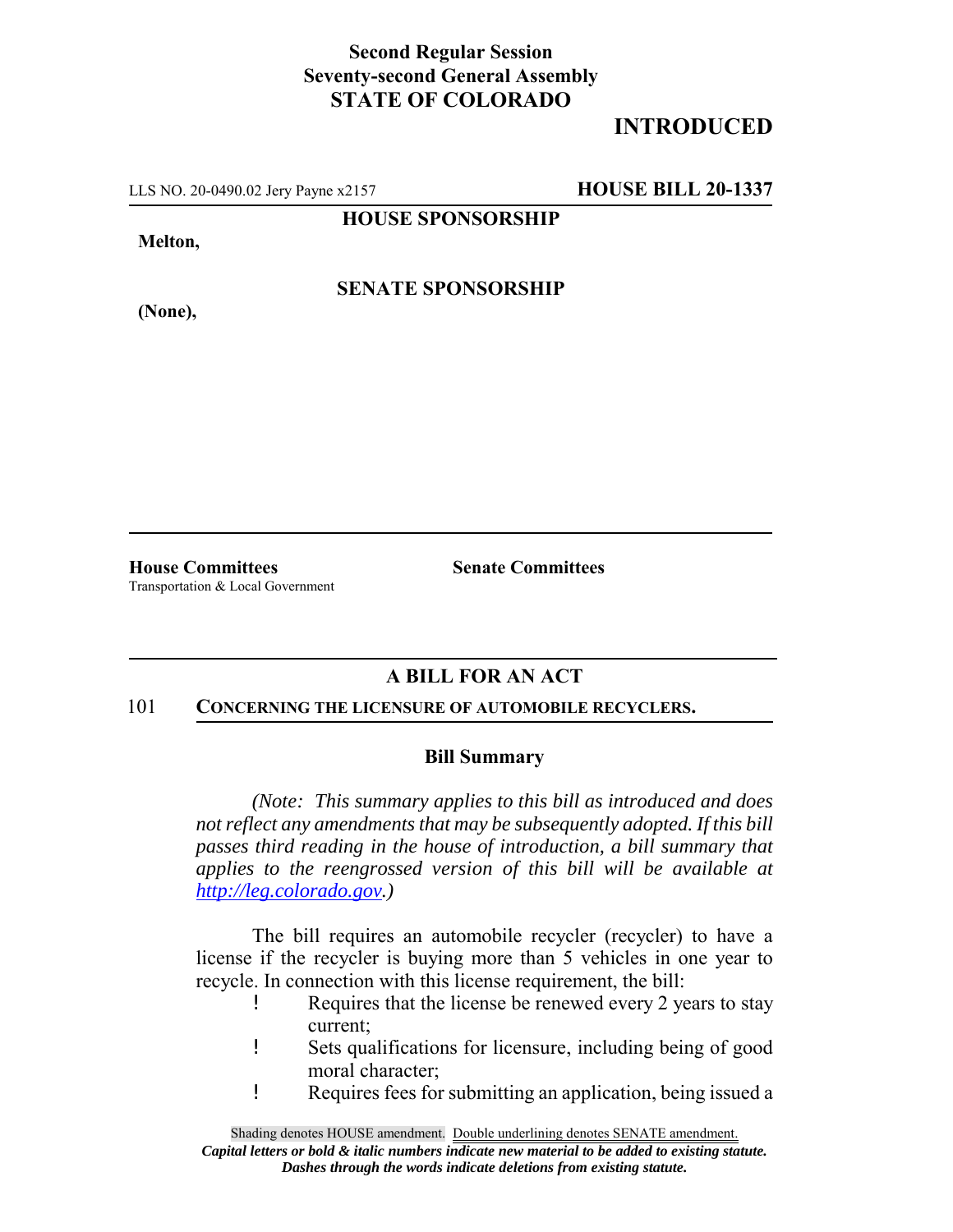license, or renewing a license;

- ! Gives the director of the auto industry division (director) enforcement authority;
- ! To ensure the recycler has the appropriate permits, requires the director to report certain items that are at the recycler's business to the department of public health and environment or the oil and gas conservation commission; and
	- Gives the director rule-making authority.

The bill requires automobile recyclers to:

- ! Keep permanent daily records of vehicles, equipment, attachments, accessories, and appurtenances that are transferred to or from the recycler;
- ! Make records, vehicles, and parts available for inspection by the director or a peace officer; and
- ! Report each motor vehicle received by the recycler to the national motor vehicle title information system.

The bill requires a person that transfers a vehicle, equipment, attachment, accessory, or appurtenance to a recycler to record certain information in the recycler's records. The following acts are made unlawful:

- ! Failing to obtain an automobile recycler's license if required by the bill;
- ! Intentionally making a material misstatement or omission on a license application; and
- ! Failing to comply with certain existing statutes, for the purpose of imposing discipline on a licensee, including a failure to comply with laws governing recyclers and laws governing the disposal or recycling of fluids or materials.

In connection with discipline of the license holder, the bill:

- ! Authorizes the director to issue or deny licenses, issue cease-and-desist orders, seek a fine of up to \$1,000, and seek suspension or revocation of the license of an automobile recycler; and
- ! Authorizes the division to investigate potential violations, including issuing subpoenas and summonses and procuring criminal records.

Failing to obtain a license or engaging in automobile recycling without an active license is a class 1 misdemeanor. The director may promulgate rules to implement the bill. The bill is scheduled for repeal on September 1, 2030. Before the repeal, the functions of the director in regulating automobile recyclers are scheduled for review in accordance with the sunset law.

A provision that sets standards, including holding a motor vehicle for 7 days, for recyclers who are not licensed as motor vehicle dealers is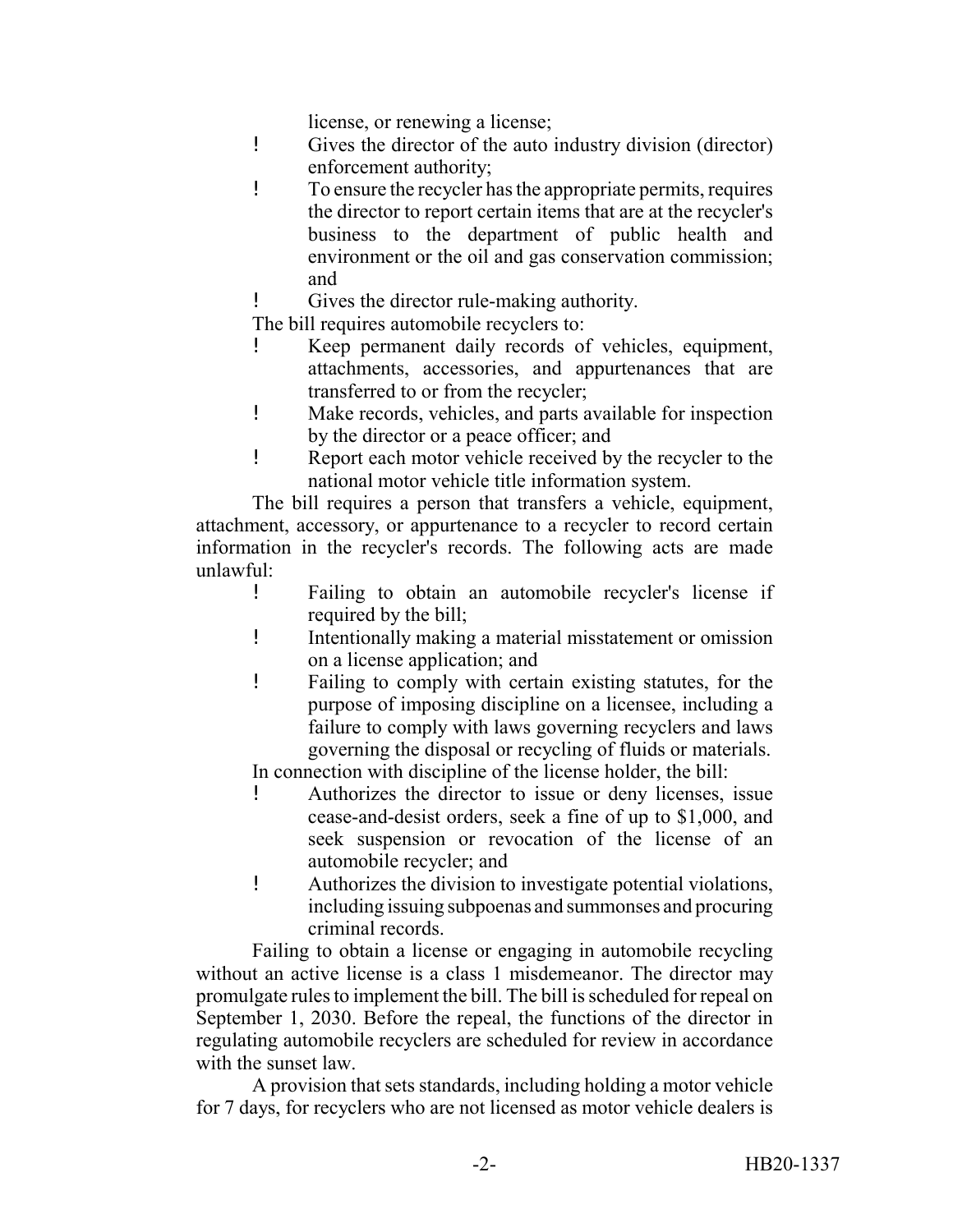# repealed.

| $\mathbf{1}$   | Be it enacted by the General Assembly of the State of Colorado:         |
|----------------|-------------------------------------------------------------------------|
| $\overline{2}$ | <b>SECTION 1.</b> In Colorado Revised Statutes, add article 21 to title |
| 3              | 44 as follows:                                                          |
| $\overline{4}$ | <b>ARTICLE 21</b>                                                       |
| 5              | <b>Automobile Recyclers</b>                                             |
| 6              | 44-21-101. Short title. THE SHORT TITLE OF THIS ARTICLE 21 IS           |
| 7              | THE "AUTOMOBILE RECYCLER LICENSING ACT".                                |
| 8              | 44-21-102. Definitions. As USED IN THIS ARTICLE 21, UNLESS THE          |
| 9              | <b>CONTEXT OTHERWISE REQUIRES:</b>                                      |
| 10             | "AUTOMOBILE RECYCLER" OR "RECYCLER" MEANS A<br>$(1)$ (a)                |
| 11             | PERSON THAT:                                                            |
| 12             | PURCHASES VEHICLES TO RECYCLE AND SELLS RECYCLED<br>(I)                 |
| 13             | <b>MATERIALS; AND</b>                                                   |
| 14             | (II) IS REQUIRED TO HOLD A LICENSE UNDER SECTION 44-21-103.             |
| 15             | (b) "AUTOMOBILE RECYCLER" OR "RECYCLER" DOES NOT INCLUDE                |
| 16             | A PERSON THAT MERELY TRANSFERS USED AUTOMOBILE PARTS.                   |
| 17             | (2) "DESIGNATED LOCATION" MEANS THE LOCATION AT WHICH AN                |
| 18             | AUTOMOBILE RECYCLER IS LICENSED TO DO BUSINESS IN ACCORDANCE            |
| 19             | WITH THIS ARTICLE 21.                                                   |
| 20             | (3) "DIRECTOR" MEANS THE DIRECTOR OF THE AUTO INDUSTRY                  |
| 21             | DIVISION CREATED IN SECTION 44-20-105 OR AN EMPLOYEE OF OR AGENT        |
| 22             | OF THE DIVISION IF THE EMPLOYEE OR AGENT IS ACTING AS AUTHORIZED        |
| 23             | BY THE DIRECTOR.                                                        |
| 24             | (4) "FUND" MEANS THE AUTOMOBILE RECYCLERS LICENSE FUND                  |
|                |                                                                         |

CREATED IN SECTION 44-21-105 (4).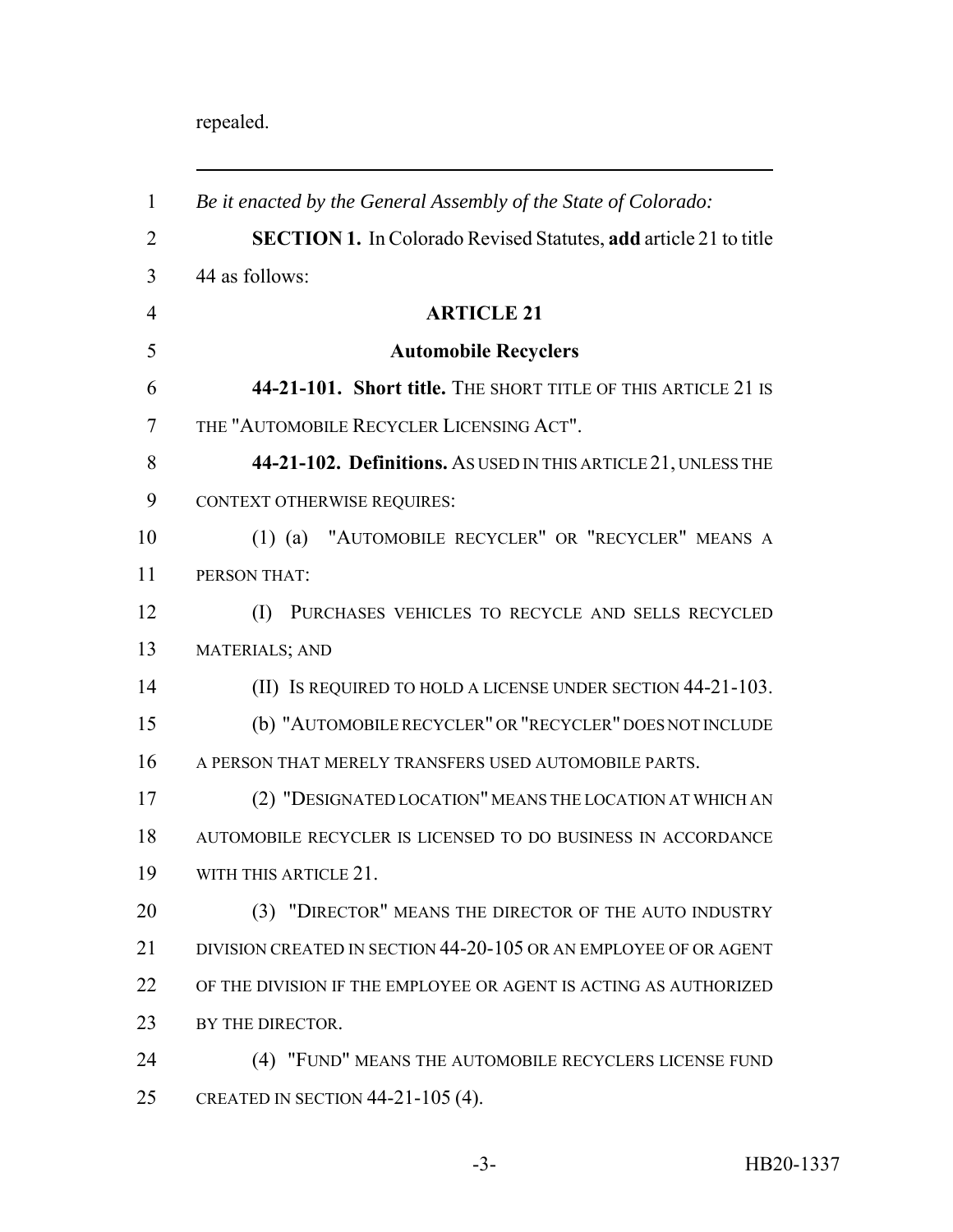(5) "LICENSED MOTOR VEHICLE DEALER" MEANS A MOTOR VEHICLE DEALER OR USED MOTOR VEHICLE DEALER, EITHER OF WHICH IS LICENSED UNDER PART 1 OF ARTICLE 20 OF THIS TITLE 44. (6) "MOTOR VEHICLE" MEANS A SELF-PROPELLED MOTOR CONVEYANCE INTENDED PRIMARILY FOR USE ON THE ROADWAY. (7) (a) "RECYCLE" OR "RECYCLING" MEANS: (I) CRUSHING, SHREDDING, OR OTHERWISE REDUCING A VEHICLE TO PRODUCE SCRAP METAL THAT MAY BE SOLD TO PRODUCE NEW PRODUCTS; OR (II) DISMANTLING A VEHICLE TO REMOVE AND SELL REUSABLE PARTS. (b) "RECYCLE" OR "RECYCLING" DOES NOT MEAN SELLING A VEHICLE TO AN AUTOMOBILE RECYCLER. (8) "VEHICLE" MEANS: (a) A MOTOR VEHICLE; OR (b) A CONVEYANCE INTENDED PRIMARILY FOR OPERATION ON THE ROADWAY THAT IS NOT SELF-PROPELLED AND THAT IS DESIGNED TO BE ATTACHED TO, BECOME A PART OF, OR BE DRAWN BY A MOTOR VEHICLE. **44-21-103. License required - expiration and renewal - repeal.** 20 (1) (a) A PERSON SHALL NOT BUY AND RECYCLE FIVE OR MORE VEHICLES WITHIN ONE CALENDAR YEAR UNLESS THE PERSON HOLDS AN AUTOMOBILE RECYCLER LICENSE. 23 (b) (I) THIS SUBSECTION (1) IS EFFECTIVE JULY 1, 2021. **(II) THIS SUBSECTION (1)(b) IS REPEALED, EFFECTIVE JULY 1, 2023.**  (2) A LICENSE ISSUED UNDER THIS SECTION EXPIRES TWO YEARS AFTER ISSUANCE UNLESS RENEWED BEFORE EXPIRATION. TO RENEW A LICENSE, THE RECYCLER MUST PAY A RENEWAL FEE IMPOSED IN SECTION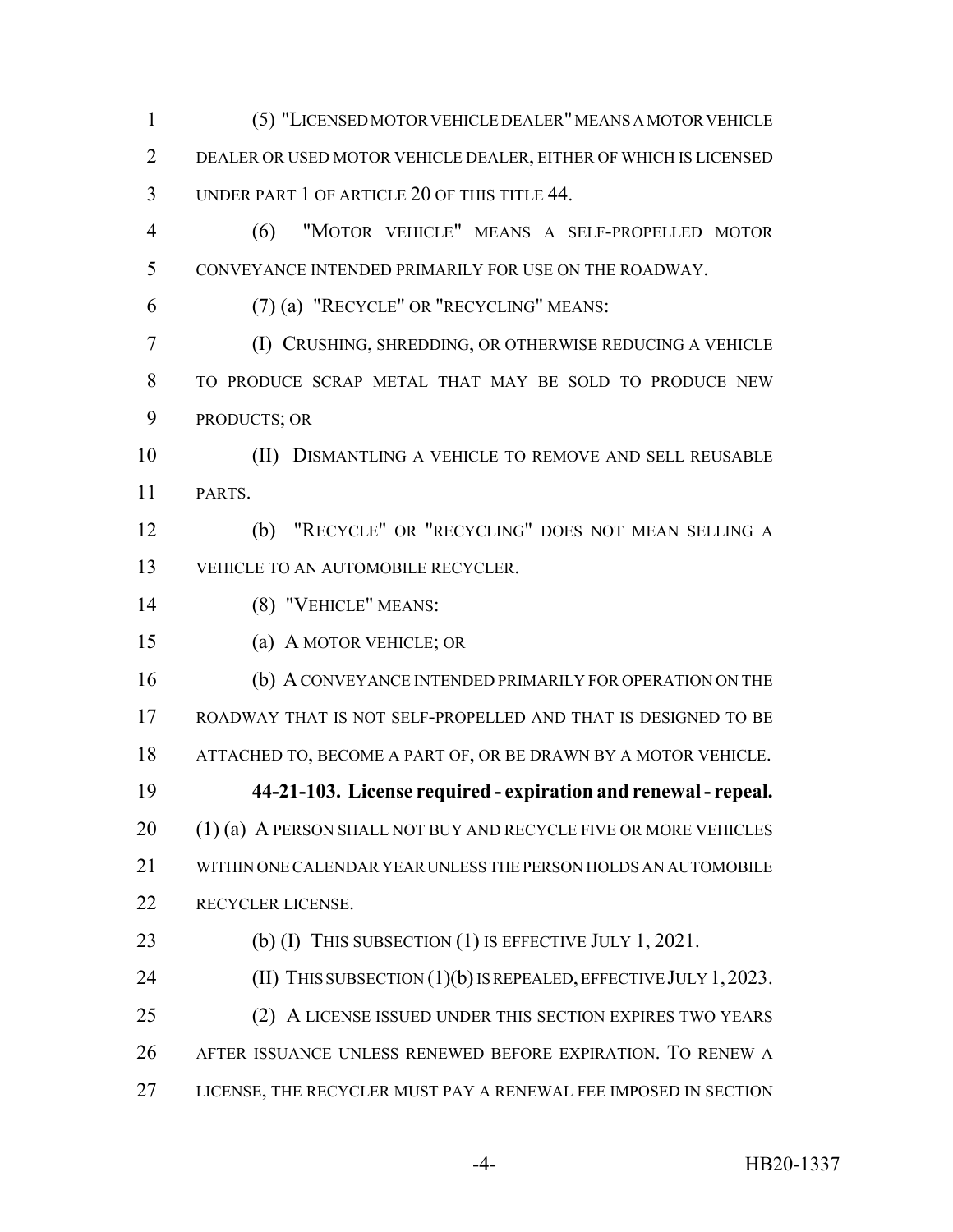44-21-105.

 (3) THE DIRECTOR SHALL ISSUE A LICENSE TO AN APPLICANT OR RENEW AN APPLICANT'S LICENSE IF:

 (a) THE APPLICANT SUBMITS AN APPLICATION IN A FORM AND MANNER DETERMINED BY THE DIRECTOR;

 (b) THE APPLICANT IS QUALIFIED IN ACCORDANCE WITH SECTION 44-21-104;

8 (c) THE APPLICANT HAS PAID THE FEES REQUIRED BY SECTION 44-21-105;

 (d) THE APPLICANT'S LICENSE IS NOT SUSPENDED OR HAS NOT BEEN REVOKED WITHIN THE LAST TWELVE MONTHS;

 (e) THE APPLICANT HAS NOT COMMITTED A VIOLATION OF THIS ARTICLE 21 THAT MERITS THE DENIAL OF THE LICENSE IN ACCORDANCE WITH SECTION 44-21-109; AND

 (f) THE APPLICANT HAS DESIGNATED THE LOCATION, INCLUDING ANY ADDRESS, WHERE THE AUTOMOBILE RECYCLER WILL OPERATE THE BUSINESS.

 (4) (a) THE DIRECTOR SHALL RECORD ON EACH LICENSE THE LOCATION, INCLUDING ANY ADDRESS, DESIGNATED BY THE AUTOMOBILE RECYCLER WHERE THE AUTOMOBILE RECYCLER OPERATES THE BUSINESS.

21 (b) IF TWO OR MORE AUTOMOBILE RECYCLERS OPERATING AS SEPARATE BUSINESS ENTITIES ARE LOCATED IN THE SAME BUILDING, EACH AUTOMOBILE RECYCLER MUST HOLD A SEPARATE LICENSE.

 (5) IF AN AUTOMOBILE RECYCLER IS LICENSED, THE RECYCLER'S EMPLOYEES NEED NOT BE INDIVIDUALLY LICENSED.

 **44-21-104. Qualifications for license - rules.** (1) TO QUALIFY FOR A LICENSE AS AN AUTOMOBILE RECYCLER, A PERSON MUST: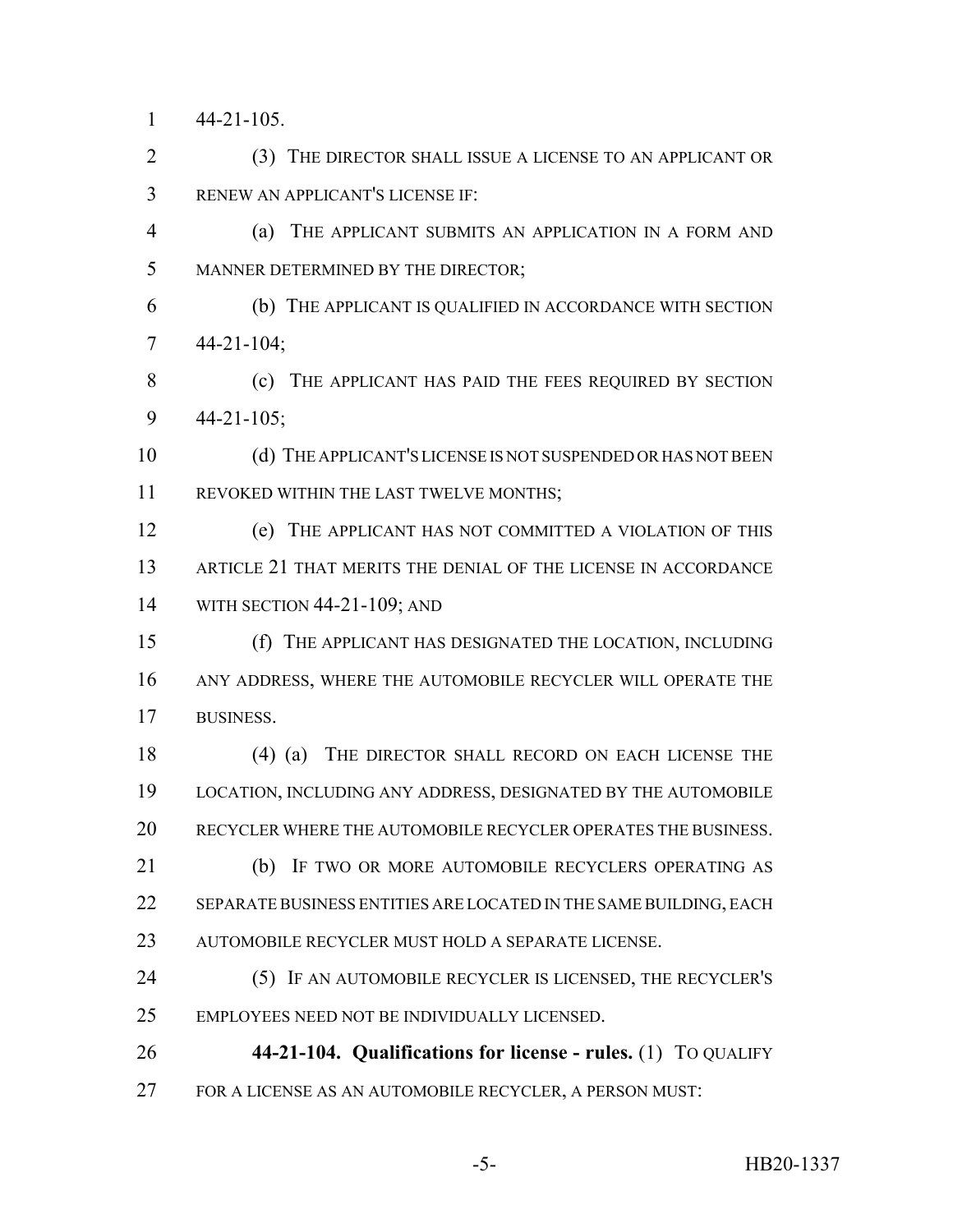(a) PROVIDE THE APPLICANT'S NATIONAL MOTOR VEHICLE TITLE 2 INFORMATION SYSTEM IDENTIFICATION NUMBER;

 (b) HAVE A DESIGNATED BUSINESS LOCATION THAT THE AUTOMOBILE RECYCLER ACTUALLY OCCUPIES EITHER CONTINUOUSLY OR AT REGULAR PERIODS WHERE BOOKS AND RECORDS OF THE BUSINESS ARE KEPT AND A LARGE SHARE OF THE RECYCLER'S BUSINESS IS TRANSACTED;

 (c) BE OF GOOD MORAL CHARACTER AS DETERMINED IN ACCORDANCE WITH SUBSECTION (2) OF THIS SECTION; AND

9 (d) PROVIDE THE FOLLOWING IF THE APPLICANT IS REQUIRED BY OTHER PROVISIONS OF LAW TO HAVE THE FOLLOWING PERMITS OR PLANS:

 (I) A DESCRIPTION OF OR COPY OF ANY APPLICABLE PERMITS THAT ARE REQUIRED BY THE DEPARTMENT OF PUBLIC HEALTH AND ENVIRONMENT;

 (II) A STATEMENT INDICATING THAT THE APPLICANT HAS COMPLIED WITH PART 14 OF ARTICLE 20 OF TITLE 30 AND WITH PARTS 1 TO 16 3 OF ARTICLE 15 OF TITLE 25.

 (2) IN MAKING THE DETERMINATION OF WHETHER AN APPLICANT IS OF GOOD MORAL CHARACTER, THE DIRECTOR SHALL CONSIDER:

 (a) WHETHER THE APPLICANT, IN PREVIOUSLY OPERATING IN COLORADO OR IN ANOTHER STATE UNDER A LICENSE OR REGISTRATION, HAS HAD THE LICENSE OR REGISTRATION REVOKED OR SUSPENDED AND IF 22 SO, THE REASON FOR THE REVOCATION OR SUSPENSION;

**(b)** ANY OTHER FACTS ABOUT THE PERSONAL HISTORY OF THE APPLICANT THAT ARE RELEVANT TO OPERATING AN AUTOMOBILE RECYCLER BUSINESS AND THAT ARE IDENTIFIED IN RULES PROMULGATED 26 BY THE DIRECTOR.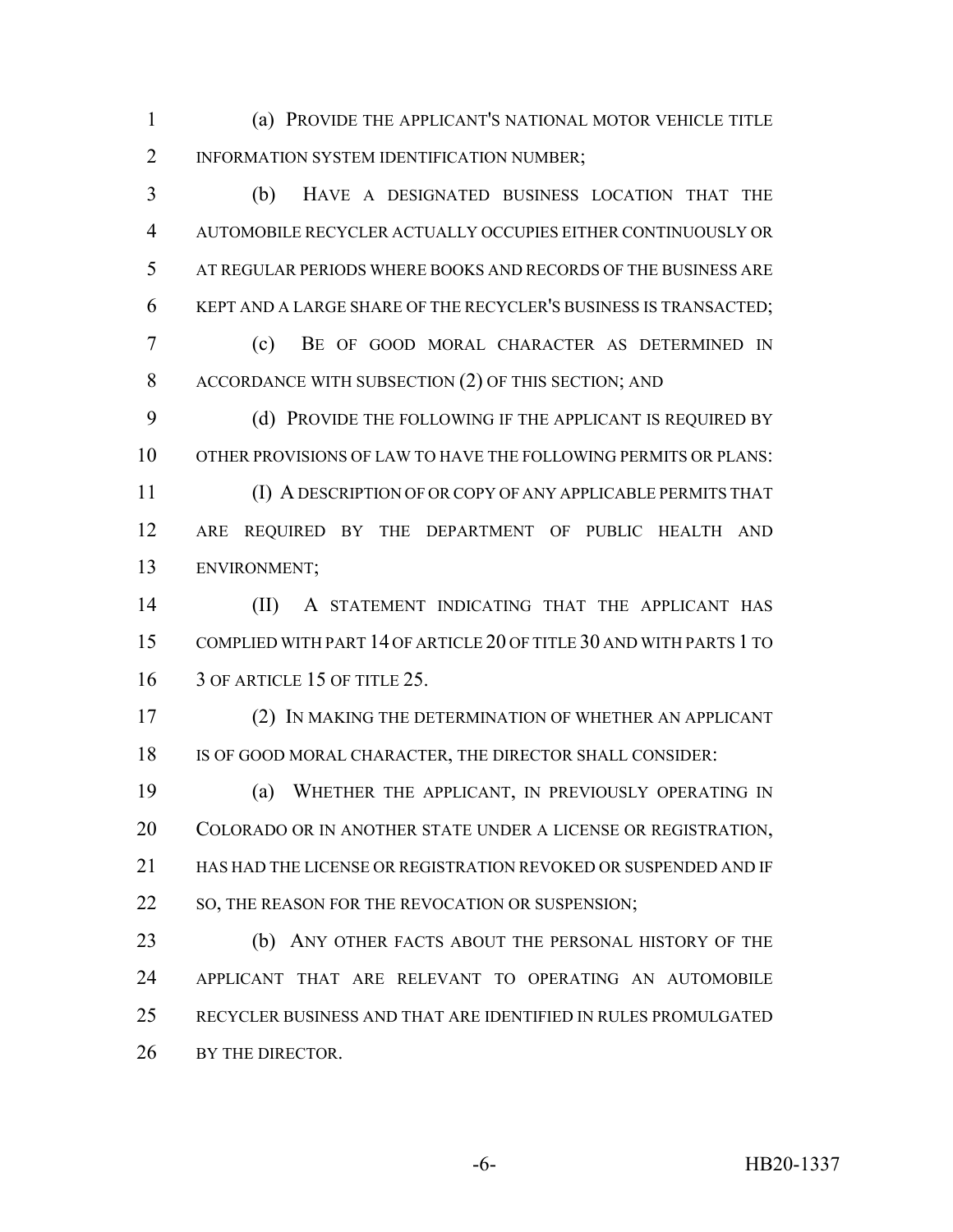**44-21-105. Fees - fund - creation.** (1) (a) TO SUBMIT AN APPLICATION FOR A LICENSE, AN APPLICANT MUST PAY A NONREFUNDABLE APPLICATION FEE SET BY THE DIRECTOR UNDER THIS SECTION.

 (b) TO BE ISSUED A LICENSE, AN APPLICANT MUST PAY A NONREFUNDABLE LICENSE FEE SET BY THE DIRECTOR UNDER THIS SECTION. (c) TO RENEW A LICENSE, AN AUTOMOBILE RECYCLER MUST PAY A NONREFUNDABLE RENEWAL FEE SET BY THE DIRECTOR UNDER THIS SECTION.

 (2) THE DIRECTOR SHALL SET APPLICATION FEES, LICENSE FEES, AND RENEWAL FEES BASED ON THE DIRECT AND INDIRECT COST OF ADMINISTERING THIS ARTICLE 21.

 (3) THE DIRECTOR SHALL TRANSFER THE FEES COLLECTED UNDER THIS SECTION TO THE STATE TREASURER FOR DEPOSIT IN THE AUTOMOBILE RECYCLERS LICENSE FUND CREATED IN SUBSECTION (4) OF THIS SECTION. (4) THE AUTOMOBILE RECYCLERS LICENSE FUND IS HEREBY CREATED IN THE STATE TREASURY.THE FUND CONSISTS OF FEES CREDITED TO THE FUND IN ACCORDANCE WITH SUBSECTION (3) OF THIS SECTION AND ANY OTHER MONEY THAT THE GENERAL ASSEMBLY MAY APPROPRIATE OR TRANSFER TO THE FUND. SUBJECT TO ANNUAL APPROPRIATION BY THE GENERAL ASSEMBLY, THE DIRECTOR MAY EXPEND MONEY FROM THE FUND TO IMPLEMENT AND ENFORCE THIS ARTICLE 21. THE STATE TREASURER SHALL CREDIT ALL INTEREST AND INCOME DERIVED FROM THE DEPOSIT 23 AND INVESTMENT OF MONEY IN THE FUND TO THE FUND.

 **44-21-106. Record-keeping requirements.** (1) AN AUTOMOBILE RECYCLER SHALL CREATE AND MAINTAIN IN THE RECYCLER'S DESIGNATED LOCATION AN EASILY ACCESSIBLE AND PERMANENT DAILY RECORD OF VEHICLES, EQUIPMENT, ATTACHMENTS, ACCESSORIES, AND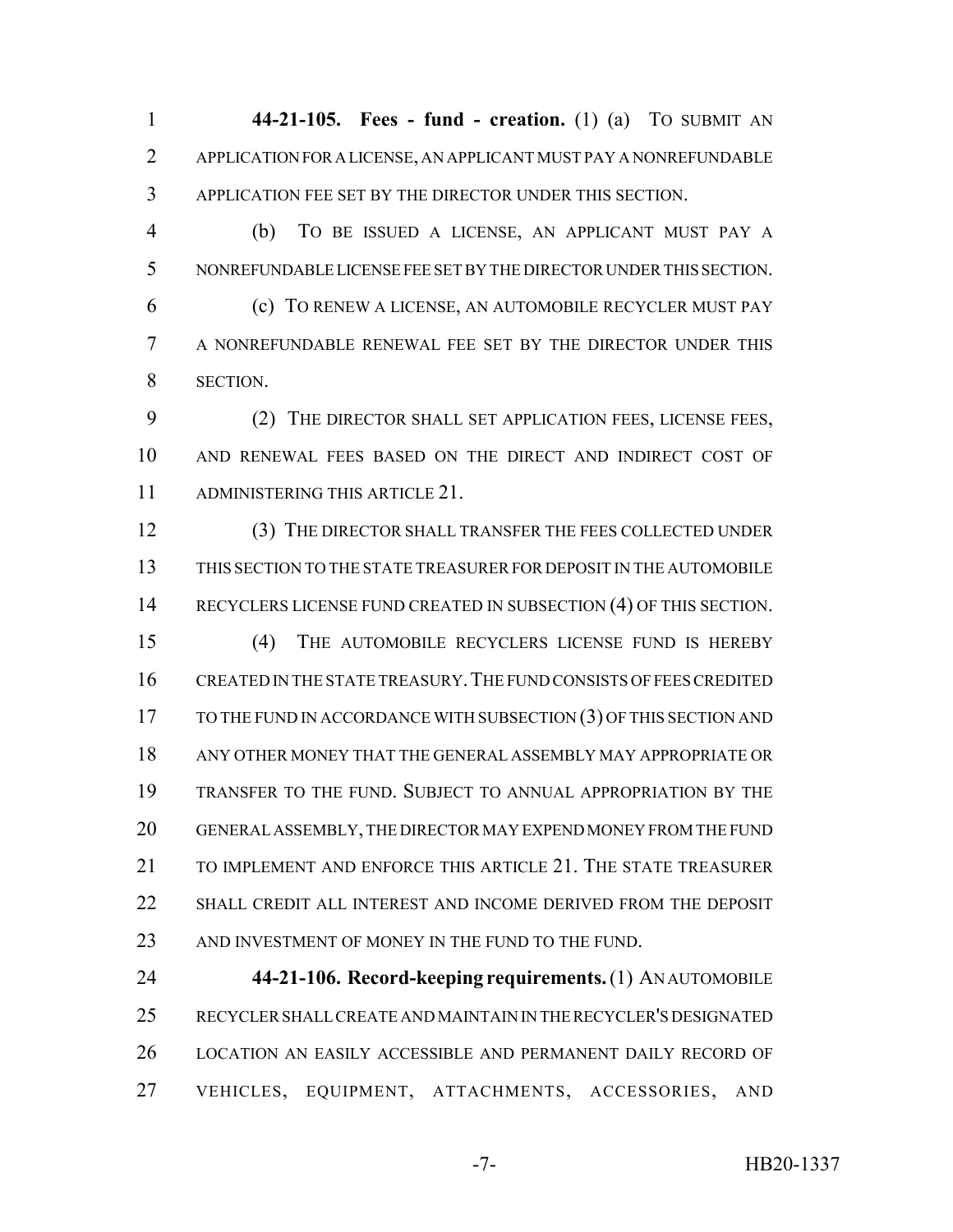- APPURTENANCES THAT ARE TRANSFERRED TO OR FROM THE RECYCLER.
- EACH RECORD MUST CONTAIN:
- (a) A DESCRIPTION OF EACH VEHICLE, PIECE OF EQUIPMENT, ATTACHMENT, ACCESSORY, AND APPURTENANCE SO A PEACE OFFICER MAY IDENTIFY IT;
- (b) THE NAME AND ADDRESS, LEGIBLY WRITTEN, OF THE OWNER, VENDOR, OR VENDEE;
- **(c)** THE TIME AND DATE OF THE TRANSACTIONS;
- 9 (d) THE PURPOSE FOR WHICH THE VEHICLE WAS RECEIVED;
- (e) THE DISPOSITION OF THE VEHICLE; AND
- (f) IF THE TRANSACTION INVOLVES A MOTOR VEHICLE:
- (I) THE NAME AND ADDRESS OF THE DRIVER OF THE MOTOR VEHICLE RECEIVED IN THE COURSE OF BUSINESS; AND
- (II) THE MODEL YEAR, MAKE, STYLE, ENGINE OR VEHICLE IDENTIFICATION NUMBER, AND STATE REGISTRATION NUMBER.
- (2) THE AUTOMOBILE RECYCLER SHALL MAKE EACH RECORD, VEHICLE, AND VEHICLE PART AVAILABLE:
- 18 (a) AT THE DESIGNATED BUSINESS LOCATION DURING REGULAR 19 BUSINESS HOURS FOR INSPECTION BY THE DIRECTOR OR A PEACE OFFICER; AND
- 
- (b) FOR USE AS EVIDENCE.

22 (3) A RECYCLER SHALL REQUIRE A PERSON WHO TRANSFERS TO AN AUTOMOBILE RECYCLER A VEHICLE, VEHICLE EQUIPMENT, ATTACHMENT, ACCESSORY, OR APPURTENANCE TO DISCLOSE, AND THE RECYCLER SHALL RECORD, THE FULL AND TRUE NAME AND ADDRESS OF THE PERSON MAKING THE TRANSFER AND, IF DIFFERENT, THE NAME AND ADDRESS OF THE OWNER. UPON REQUEST OF THE RECYCLER OR THE RECYCLER'S AGENT,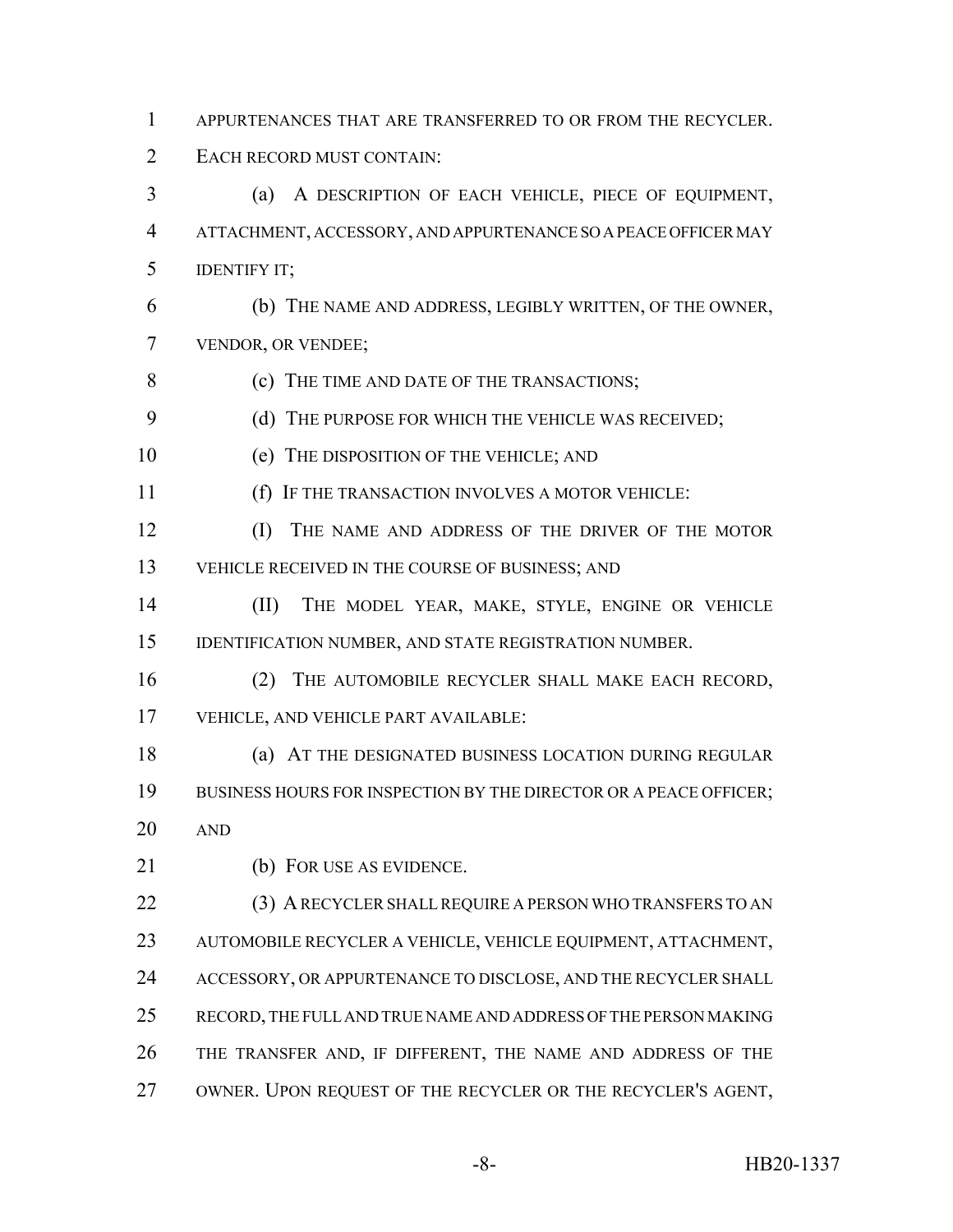THE PERSON SHALL PRODUCE THE MOTOR VEHICLE'S REGISTRATION CARD FOR THE RECYCLER OR THE RECYCLER'S AGENT TO EXAMINE.

 **44-21-107. Reporting to the national motor vehicle title information system - rules.** AN AUTOMOBILE RECYCLER SHALL REPORT EACH MOTOR VEHICLE THE RECYCLER RECEIVES TO THE NATIONAL MOTOR VEHICLE TITLE INFORMATION SYSTEM IN COMPLIANCE WITH FEDERAL LAW. THE DIRECTOR SHALL INCORPORATE BY REFERENCE ANY FEDERAL REGULATION THAT APPLIES TO AUTOMOBILE RECYCLERS AND THAT COVERS THE NATIONAL MOTOR VEHICLE TITLE INFORMATION SYSTEM.

 **44-21-108. Unlawful acts.** (1) IT IS UNLAWFUL FOR A PERSON TO: (a) FAIL TO OBTAIN A LICENSE IF REQUIRED IN SECTION 44-21-103 12  $(1)$ ; OR

 (b) RECYCLE A VEHICLE OR OFFER TO RECYCLE A VEHICLE WITHOUT AN ACTIVE LICENSE ISSUED UNDER THIS ARTICLE 21 IF THE PERSON IS REQUIRED UNDER SECTION 44-21-103 (1) TO HOLD A LICENSE.

(2) IT IS UNLAWFUL FOR AN AUTOMOBILE RECYCLER TO:

 (a) INTENTIONALLY MAKE A MATERIAL MISSTATEMENT OR OMISSION ON AN INITIAL OR RENEWAL LICENSE APPLICATION;

 (b) DEFRAUD ANY BUYER, SELLER, INSURER, OR FINANCIAL INSTITUTION;

**(c) FAIL TO COMPLY WITH PART 22 OF ARTICLE 4 OF TITLE 42; OR (d) FAIL TO COMPLY WITH ANY STATE OR FEDERAL STATUTE OR**  RULE THAT APPLIES TO THE DISPOSAL OF, DISCHARGE OF, INJECTION OF, OR RECYCLING OF ANY FLUIDS OR MATERIALS IN THE PROCESS OF RECYCLING A VEHICLE, INCLUDING THE FOLLOWING STATUTES OR ANY RULES PROMULGATED UNDER THE FOLLOWING STATUTES:

**(I) PART 2 OF ARTICLE 20 OF TITLE 8;**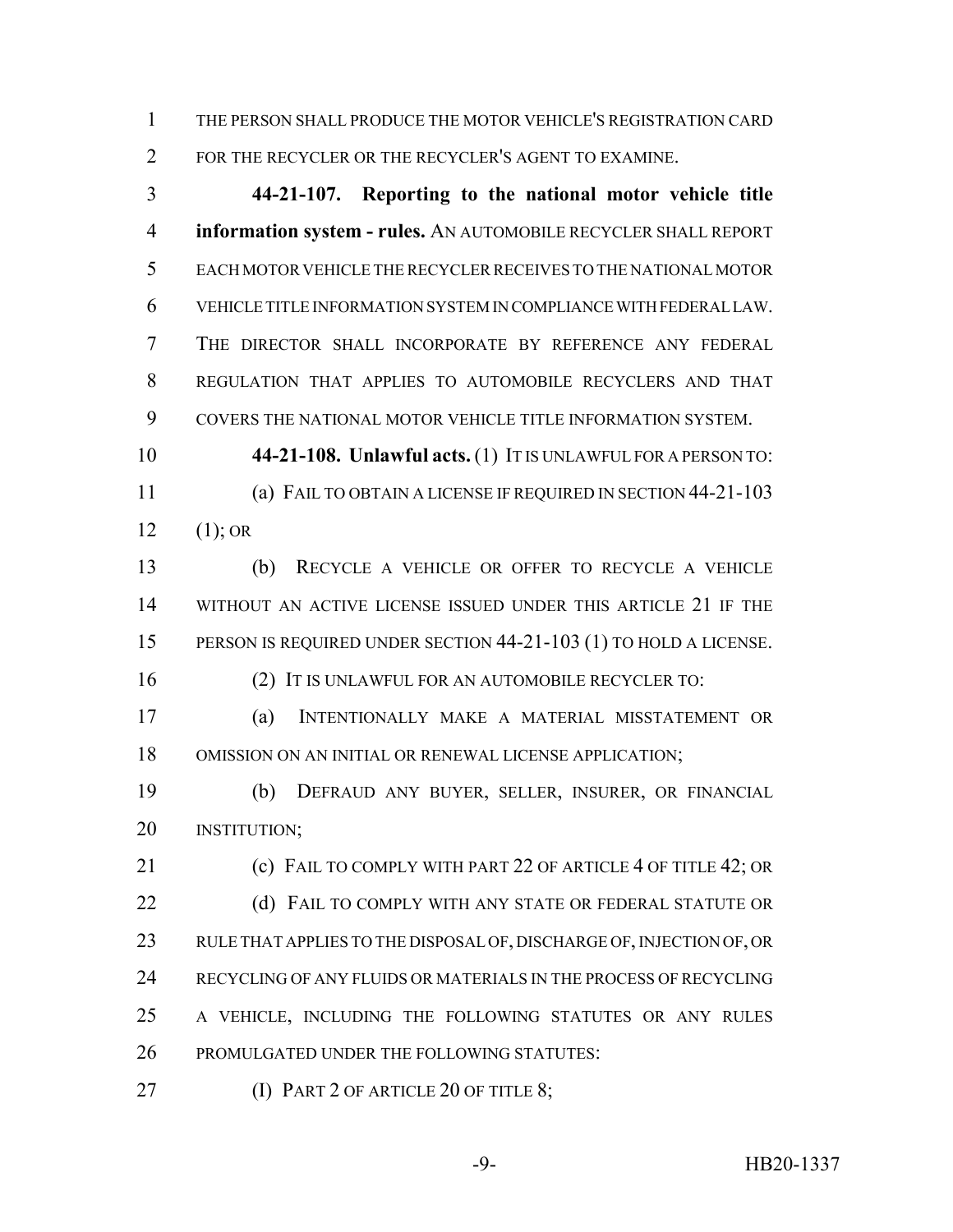1 (II) ARTICLE 8 OF TITLE 25;

(III) PARTS 1 TO 3 OF ARTICLE 15 OF TITLE 25;

(IV) PARTS 10 AND 14 OF ARTICLE 20 OF TITLE 30; AND

(V) ARTICLE 60 OF TITLE 34.

 **44-21-109. Discipline.** (1) IF AN AUTOMOBILE RECYCLER VIOLATES THIS ARTICLE 21 OR ENGAGES IN AN UNLAWFUL ACT AS SPECIFIED IN SECTION 44-21-108, THE DIRECTOR MAY:

8 (a) FOR REASONABLE CAUSE SHOWN OR UPON SATISFACTORY 9 PROOF OF THE UNFITNESS OF THE APPLICANT UNDER THIS ARTICLE 21, DENY ISSUANCE OF OR RENEWAL OF A LICENSE ISSUED UNDER THIS ARTICLE 21;

 (b) ISSUE CEASE-AND-DESIST ORDERS TO A PERSON WHO VIOLATES THIS ARTICLE 21;

 (c) SEEK THE IMPOSITION OF AN ADMINISTRATIVE FINE, NOT TO EXCEED ONE THOUSAND DOLLARS, FOR EACH VIOLATION OF SECTION 44-21-108 (2) BY INSTITUTING A PROCEEDING WITH THE DEPARTMENT; OR (d) SEEK THE SUSPENSION OF OR REVOCATION OF THE LICENSE OF AN AUTOMOBILE RECYCLER, IF THE VIOLATION IS SIGNIFICANT, BY INSTITUTING A PROCEEDING WITH THE DEPARTMENT.

20 (2) THE DEPARTMENT SHALL TRANSFER ANY FINE COLLECTED UNDER THIS SECTION TO THE STATE TREASURER, WHO SHALL CREDIT THE 22 MONEY TO THE GENERAL FUND.

 (3) EXCEPT AS OTHERWISE PROVIDED IN THIS ARTICLE 21, THE DEPARTMENT SHALL CONDUCT DISCIPLINARY PROCEEDINGS IN ACCORDANCE WITH ARTICLE 4 OF TITLE 24.

 **44-21-110. Enforcement.** (1) THE DIRECTOR MAY INVESTIGATE, UPON THE DIRECTOR'S INITIATIVE OR UPON A PERSON MAKING A WRITTEN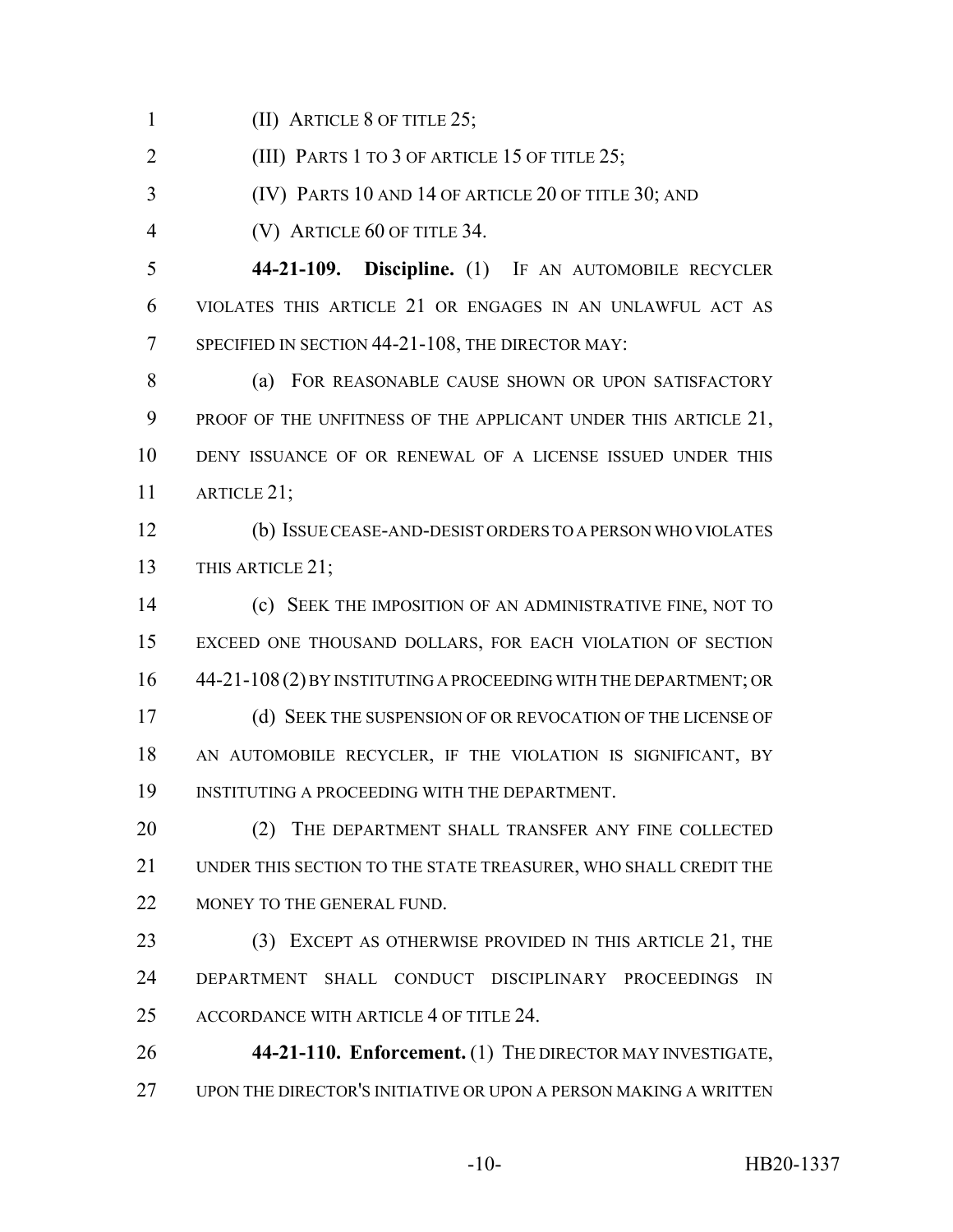AND SIGNED COMPLAINT, ANY SUSPECTED OR ALLEGED VIOLATION OF THIS ARTICLE 21 OR OF ANY RULE PROMULGATED UNDER THIS ARTICLE 21 BY AN AUTOMOBILE RECYCLER.

 (2) THE DIRECTOR'S INVESTIGATORS AND THE INVESTIGATORS' SUPERVISORS, WHILE ACTUALLY PERFORMING THEIR DUTIES, HAVE THE AUTHORITY TO:

 (a) ISSUE SUBPOENAS WITHIN THE SCOPE OF THEIR DUTIES ENFORCING THIS ARTICLE 21;

(b) ISSUE SUMMONSES FOR VIOLATIONS OF THIS ARTICLE 21;

(c) PROCURE CRIMINAL RECORDS DURING AN INVESTIGATION; OR

 (d) ENTER AND INSPECT THE AUTOMOBILE RECYCLER'S DESIGNATED LOCATION DURING NORMAL BUSINESS HOURS.

 (3) IF A PERSON FAILS TO COMPLY WITH A CEASE-AND-DESIST ORDER ISSUED UNDER SECTION 44-21-109, THE DIRECTOR MAY BRING A SUIT FOR INJUNCTION TO PREVENT ANY FURTHER AND CONTINUED VIOLATION OF THE ORDER.

 (4) (a) IF, DURING AN INSPECTION, THE DIRECTOR DETERMINES THAT ANY OF THE FOLLOWING ITEMS ARE AT THE DESIGNATED LOCATION, THE DIRECTOR SHALL NOTIFY THE DEPARTMENT OF PUBLIC HEALTH AND ENVIRONMENT AND INCLUDE INFORMATION ABOUT:

**(I) MORE THAN ONE HUNDRED WASTE TIRES;** 

**(II) A METAL SHREDDER; OR** 

 (III) OPEN OR UNLABELED CONTAINERS OF MOTOR VEHICLE 24 FLUIDS.

 (b) IF, DURING AN INSPECTION, THE DIRECTOR DETERMINES THAT THE DESIGNATED LOCATION HAS AN UNDERGROUND INJECTION WELL, THE DIRECTOR SHALL NOTIFY THE OIL AND GAS CONSERVATION COMMISSION,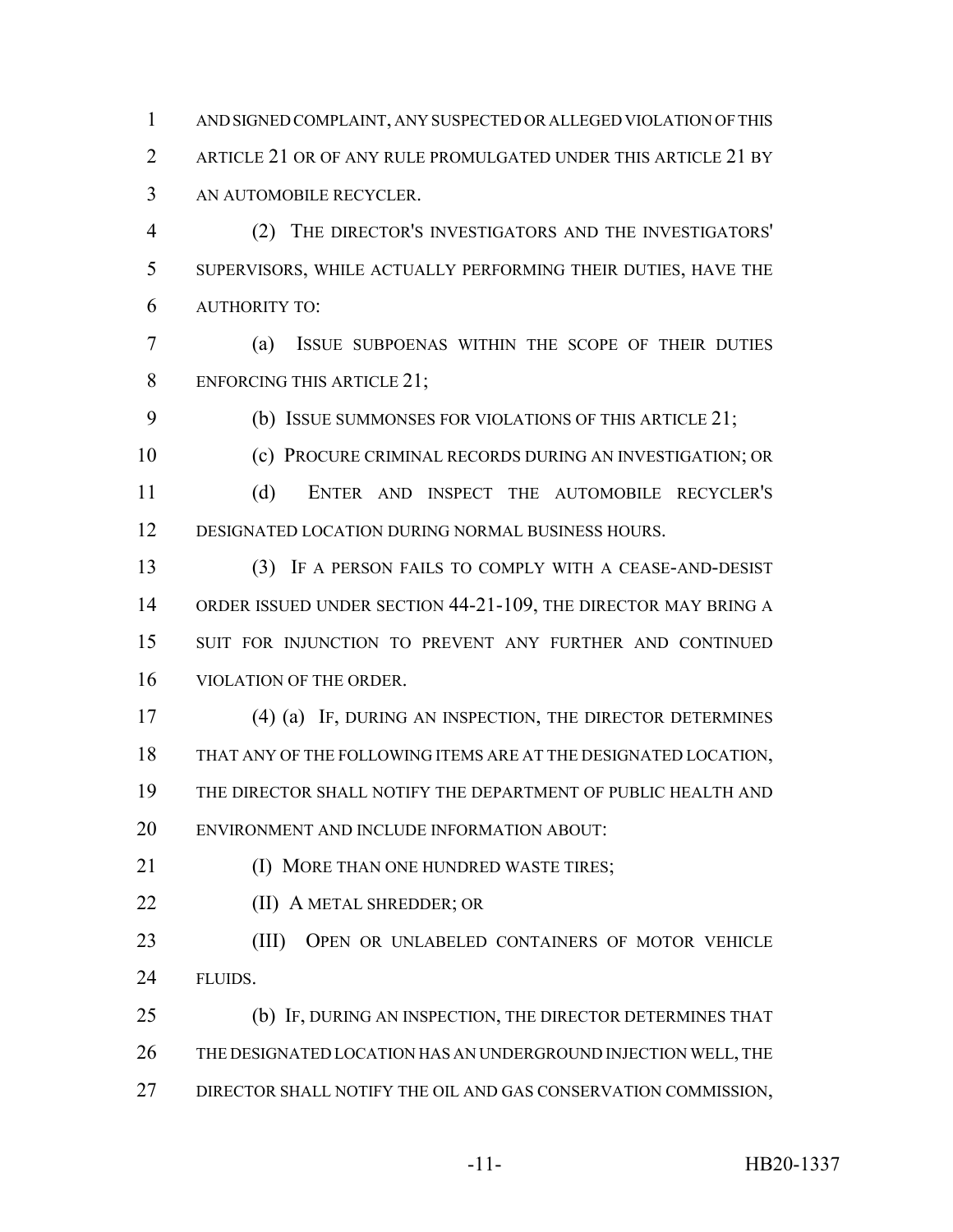CREATED IN SECTION 34-60-104, AND INCLUDE INFORMATION ABOUT THE UNDERGROUND INJECTION WELL.

 **44-21-111. Violations - penalties.** (1) A PERSON WHO VIOLATES SECTION 44-21-108 (1) COMMITS A CLASS 1 MISDEMEANOR AND SHALL BE PUNISHED AS PROVIDED IN SECTION 18-1.3-501.

 (2) A LICENSED AUTOMOBILE RECYCLER WHO VIOLATES THIS ARTICLE 21 IS SUBJECT TO THE DISCIPLINE PROVISIONS OF SECTION 44-21-109.

 (3) THE DEPARTMENT SHALL TRANSFER ANY CIVIL PENALTY COLLECTED UNDER THIS SECTION TO THE STATE TREASURER, WHO SHALL CREDIT THE CIVIL PENALTY TO THE GENERAL FUND.

 **44-21-112. Rules.** THE DIRECTOR MAY ADOPT AND AMEND RULES THAT ARE REASONABLY NECESSARY TO IMPLEMENT THIS ARTICLE 21.

 **44-21-113. Repeal of article.** THIS ARTICLE 21 IS REPEALED, EFFECTIVE SEPTEMBER 1,2030.BEFORE THE REPEAL, THE REGULATION OF AUTOMOBILE RECYCLERS BY THE DIRECTOR AND DEPARTMENT UNDER THIS ARTICLE 21 IS SCHEDULED FOR REVIEW IN ACCORDANCE WITH SECTION 24-34-104.

 **SECTION 2.** In Colorado Revised Statutes, 24-35-101, **amend** (1)(c) as follows:

 **24-35-101. Functions of department of revenue - creation.** (1) There is hereby created the department of revenue, the functions of which are the collection of the following:

 (c) Taxes levied and the license fees imposed by the provisions of 25 title 42, part 2 of article 5 of title 43, and part 1 PARTS 1 AND 4 of article 20 of title 44, AND ARTICLE 21 OF TITLE 44 and the administration and enforcement of these provisions;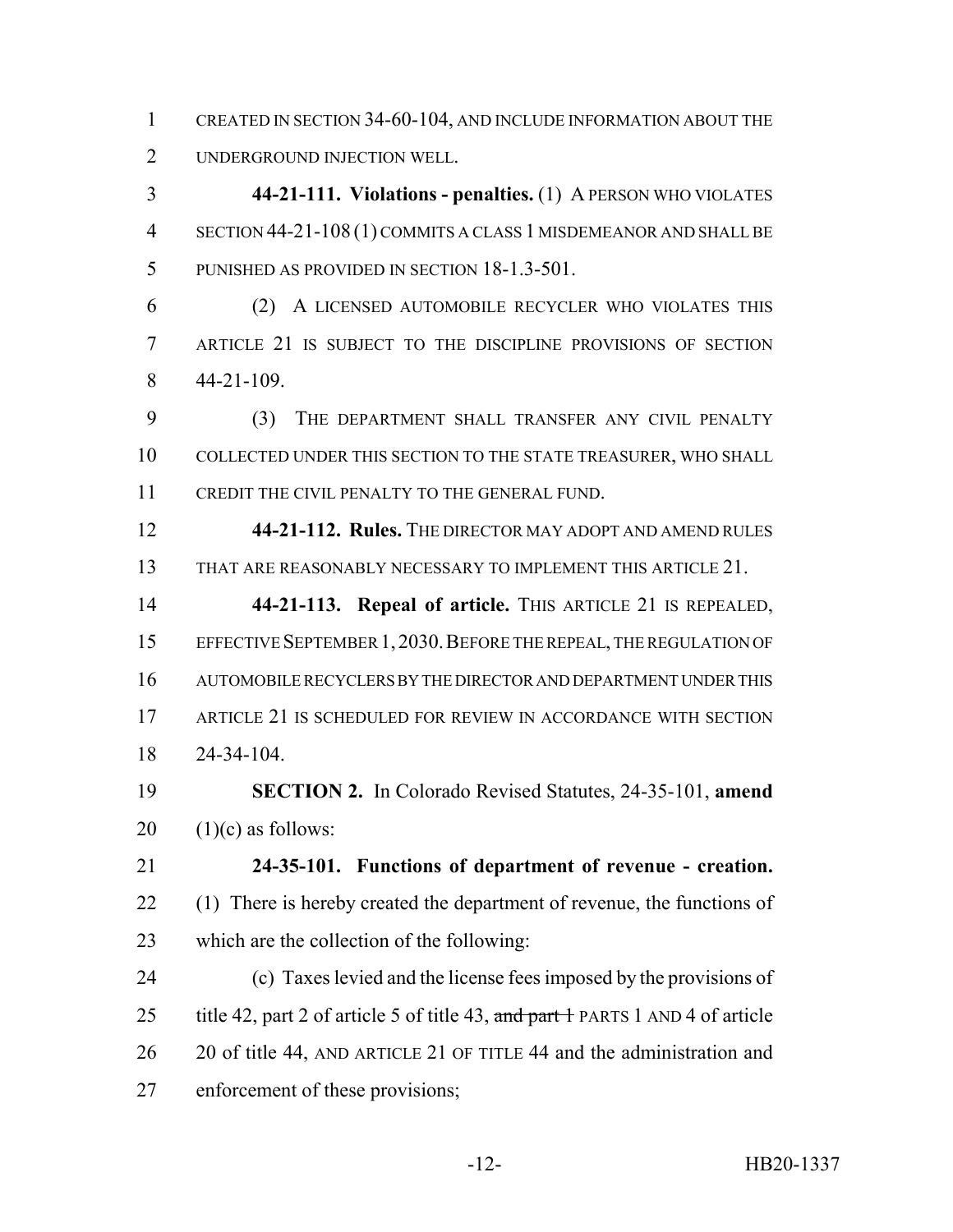**SECTION 3.** In Colorado Revised Statutes, 24-34-104, **add**  $(31)(a)(V)$  as follows: **24-34-104. General assembly review of regulatory agencies and functions for repeal, continuation, or reestablishment - legislative declaration - repeal.** (31) (a) The following agencies, functions, or both, are scheduled for repeal on September 1, 2030: (V) THE FUNCTIONS OF THE DIRECTOR OF THE AUTO INDUSTRY DIVISION AND THE DEPARTMENT OF REVENUE AS SPECIFIED IN ARTICLE 21 9 OF TITLE 44. **SECTION 4.** In Colorado Revised Statutes, 42-4-2202, **amend** (1); and **repeal** (2) as follows: **42-4-2202. Transfer for recycling.** (1) No A person who is not 13 a licensed motor vehicle dealer LICENSED AUTOMOBILE RECYCLER UNDER ARTICLE 21 OF TITLE 44 shall NOT purchase or otherwise receive a motor vehicle to recycle the vehicle, unless: (a) The seller or transferor is the owner on the certificate of title, an operator, or a licensed motor vehicle dealer; OR (b) The seller or transferor provides a completed bill of sale on a form prescribed by the department of revenue. or 20 (c) The receiver or purchaser complies with subsection (2) of this section. 22 (2) (a) A person other than a licensed motor vehicle dealer who 23 purchases or otherwise receives a motor vehicle for the purpose of 24 recycling the vehicle shall keep the vehicle for seven business days before recycling unless the seller or transferor: (I) Is the owner on the certificate of title, an operator, or a licensed motor vehicle dealer; or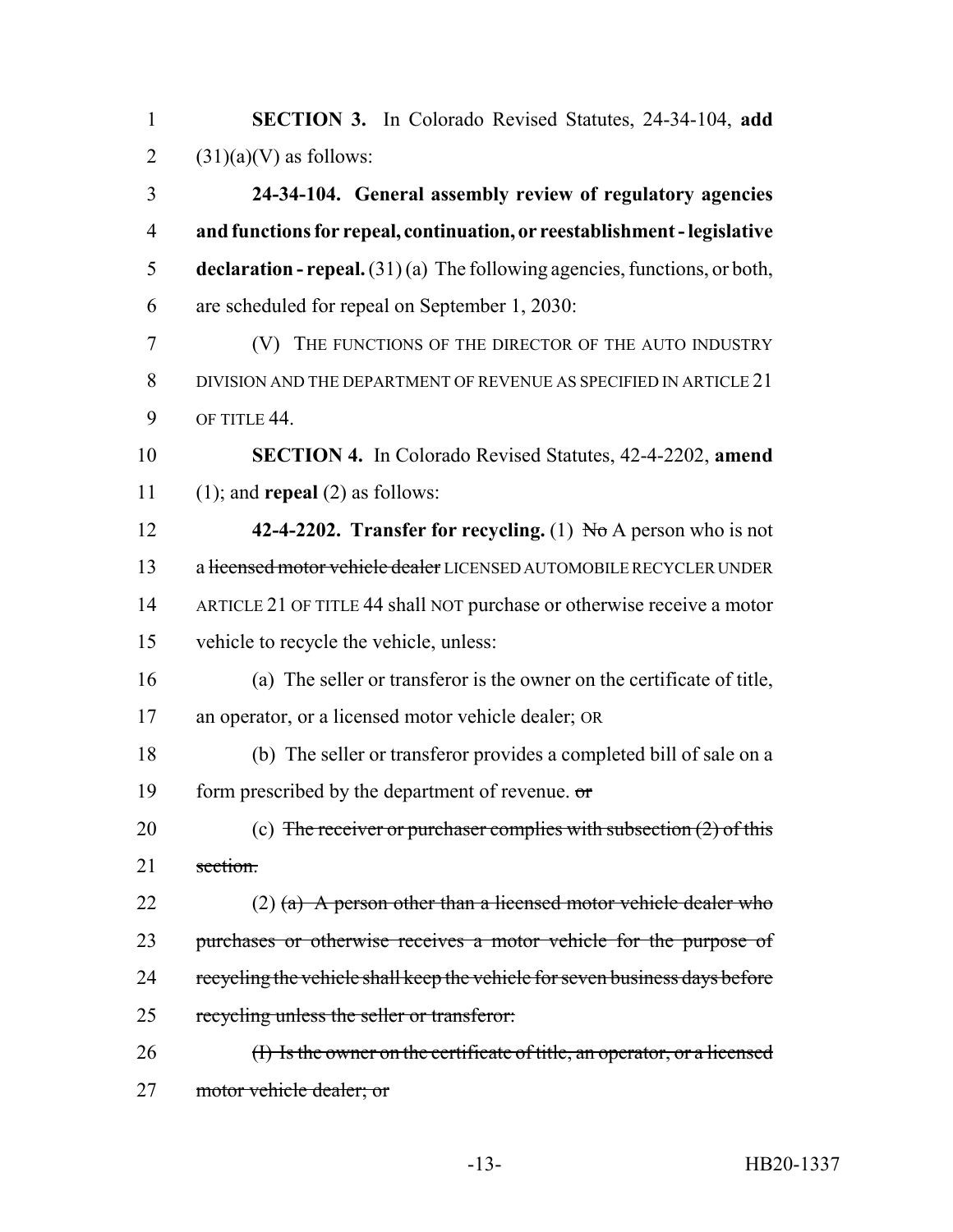(II) If the purchaser or transferee is an operator selling an 2 abandoned motor vehicle pursuant to part 18 or 21 of this article or a licensed motor vehicle dealer or used motor vehicle dealer, provides a completed bill of sale on a form prescribed by the department of revenue. (b) During the seven-day waiting period: (I) The motor vehicle, the bill of sale, a copy of the system inquiry results, and, if applicable, the daily record required pursuant to section 42-5-105 shall be open at all times during regular business hours to 9 inspection by the department of revenue or any peace officer; and (II) The receiver or purchaser shall submit the vehicle 11 identification number to the system. **SECTION 5.** In Colorado Revised Statutes, 42-4-2203, **amend** (1) as follows: **42-4-2203. Vehicle verification system - fees - rules.** (1) The Colorado motor vehicle verification system is hereby created within the Colorado bureau of investigation. The system shall be IS a database system that uses a motor vehicle's vehicle identification number to 18 ascertain whether the motor vehicle has been stolen. The system shall 19 MUST be accessible through the internet by motor vehicle dealers, motor 20 vehicle AUTOMOBILE recyclers, automobile repair shops, licensed tow operators, the department of revenue and its authorized agents, and the general public. **SECTION 6. Act subject to petition - effective date - applicability.** (1) This act takes effect at 12:01 a.m. on the day following the expiration of the ninety-day period after final adjournment of the general assembly (August 5, 2020, if adjournment sine die is on May 6, 2020); except that, if a referendum petition is filed pursuant to section 1